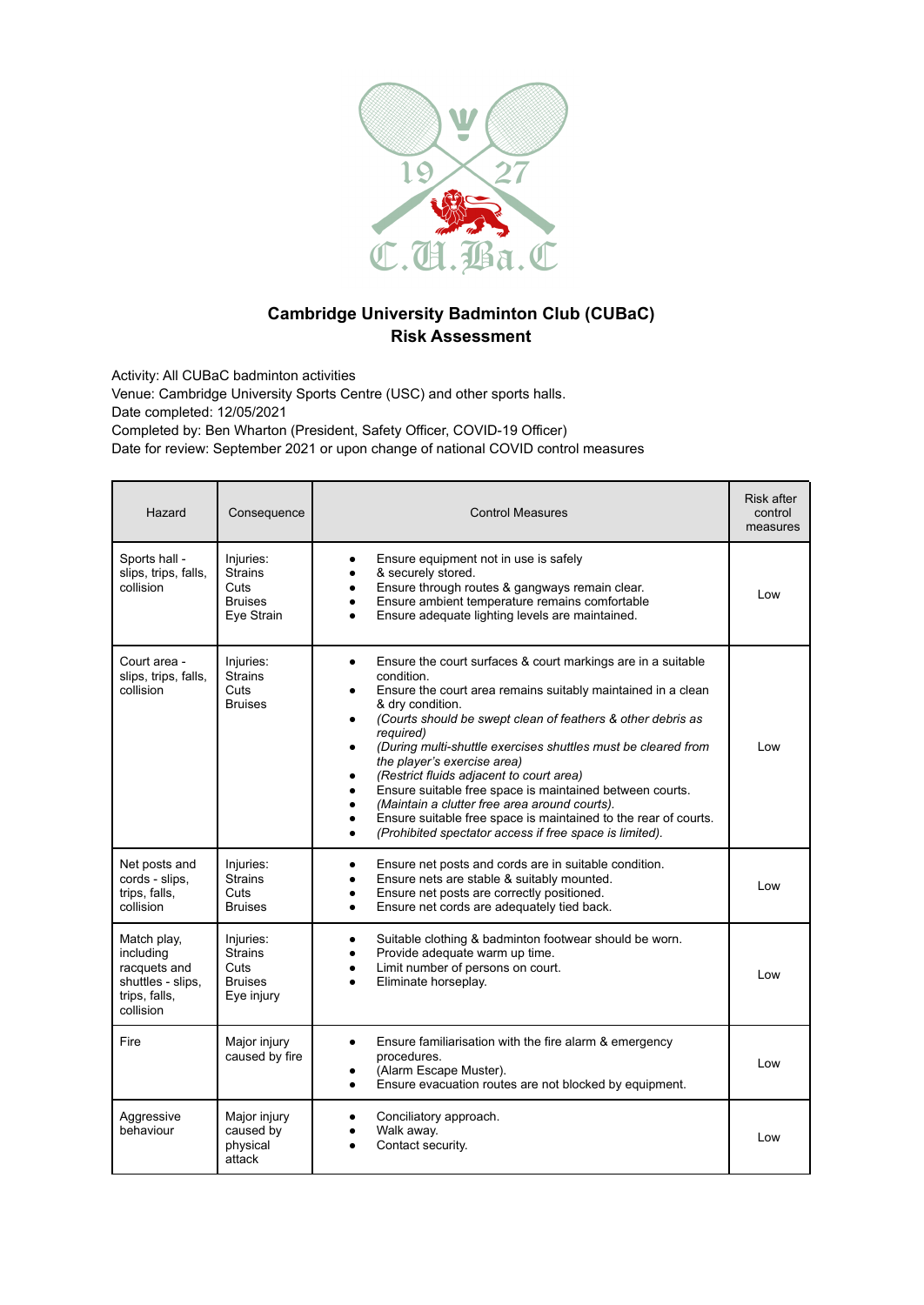## **COVID-19 risk mitigation measures**

Based on the Badminton England template risk assessment.

| Social<br>Distancing and<br>spread of<br>COVID-19 | COVID-19<br>transmission | A COVID-19 Officer for every activity will be assigned.<br>President and captains are always COVID-19 Officers, for<br>matches the acting captain for the match is the COVID-19<br>Officer.<br>All players will be assigned to sessions to manage session<br>numbers, and will be asked to confirm attendance on the<br>online spreadsheet for NHS Test & Trace<br>No more than 24 people per half sports hall, 48 people per<br>$\bullet$<br>full hall) will be assigned to each session. This falls well within<br>the USC's limit of 60 people per full hall, and also allows for<br>social distancing in other sports hall venues.<br>Players will be assigned to a 'bubble' of maximum 16 players<br>٠<br>and cannot play outside of this bubble within a session, in<br>accordance with Badminton England guidelines<br>Covid-19 officers to ensure social distancing guidelines and<br>٠<br>ensure anyone not playing on court must remain at least 2<br>metres from those playing and each other during both training<br>and matches<br>During warm-up or fitness sessions, social distancing must be.<br>maintained<br>If using venue other than the USC where courts are very<br>٠<br>close together, use singles court only to maintain social<br>distancing<br>No bodily contact, including handshakes and high fives<br>Social distancing to be observed before and after play - group<br>socialising before and after play limited to group of 6<br>people/two households<br>Players advised to only attend if they do not have any<br>symptoms of COVID-19.<br>https://www.nhs.uk/conditions/coronavirus-covid-19/symptom | Medium |
|---------------------------------------------------|--------------------------|------------------------------------------------------------------------------------------------------------------------------------------------------------------------------------------------------------------------------------------------------------------------------------------------------------------------------------------------------------------------------------------------------------------------------------------------------------------------------------------------------------------------------------------------------------------------------------------------------------------------------------------------------------------------------------------------------------------------------------------------------------------------------------------------------------------------------------------------------------------------------------------------------------------------------------------------------------------------------------------------------------------------------------------------------------------------------------------------------------------------------------------------------------------------------------------------------------------------------------------------------------------------------------------------------------------------------------------------------------------------------------------------------------------------------------------------------------------------------------------------------------------------------------------------------------------------------------------------------------------------------------------|--------|
| Use of<br>equipment<br>during session             | COVID-19<br>transmission | s/<br>All players and coaches must bring their own equipment<br>$\bullet$<br>(racquet, shoes, kit) they need for the session<br>Players cannot share equipment<br>Players must only use their own racquet(s).<br>Sharing of shuttles - players reminded to have thoroughly<br>$\bullet$<br>washed their hands (in accordance with Government<br>guidance) or use hand sanitiser immediately before and after<br>play. This is also USC policy.<br>Players to only use shuttles from their designated playing<br>٠<br>group of 16<br>Used shuttles will not be returned to the communal box as<br>usual - instead they will be kept by individuals for warm-up<br>purposes or discarded<br>No water bottles will be provided to share, players asked to<br>bring their own water bottle, keep it in their bag, and not<br>share (usual practice).<br>Equipment bags to be stored behind players playing court<br>and at least 2 metres from the back of the court and any other<br>players (usual practice).<br>No peq-board system will be used (usual practice)<br>Ensure participants take all their belongings with them at the<br>end of the session<br>Session organiser to inform players not to use/touch<br>equipment such as nets, posts or floor mops. If they do, hand<br>sanitiser will be available<br>Nets will be set up and put down by USC staff (usual practice)                                                                                                                                                                                                                                                       | Medium |
| Participant<br>Activity                           | COVID-19<br>transmission | Coach/captain will ensure session plan can be delivered in<br>$\bullet$<br>line with completed Risk Assessment<br>Coach/captains to communicate playing groups of 16 before<br>session<br>Most sessions run by captains will be self-led (not coached)<br>according to a training plan<br>If the coach/captain does any coaching which requires close<br>communication with the players, this shall be done in a 1:15<br>coaching ratio in accordance with Badminton England<br>guidelines. This will likely mean 1 captain is required for every<br>group of 16.<br>Instruct participants to stay at home if they are displaying<br>symptoms of COVID-19, have been in close contact with a                                                                                                                                                                                                                                                                                                                                                                                                                                                                                                                                                                                                                                                                                                                                                                                                                                                                                                                                             | Low    |